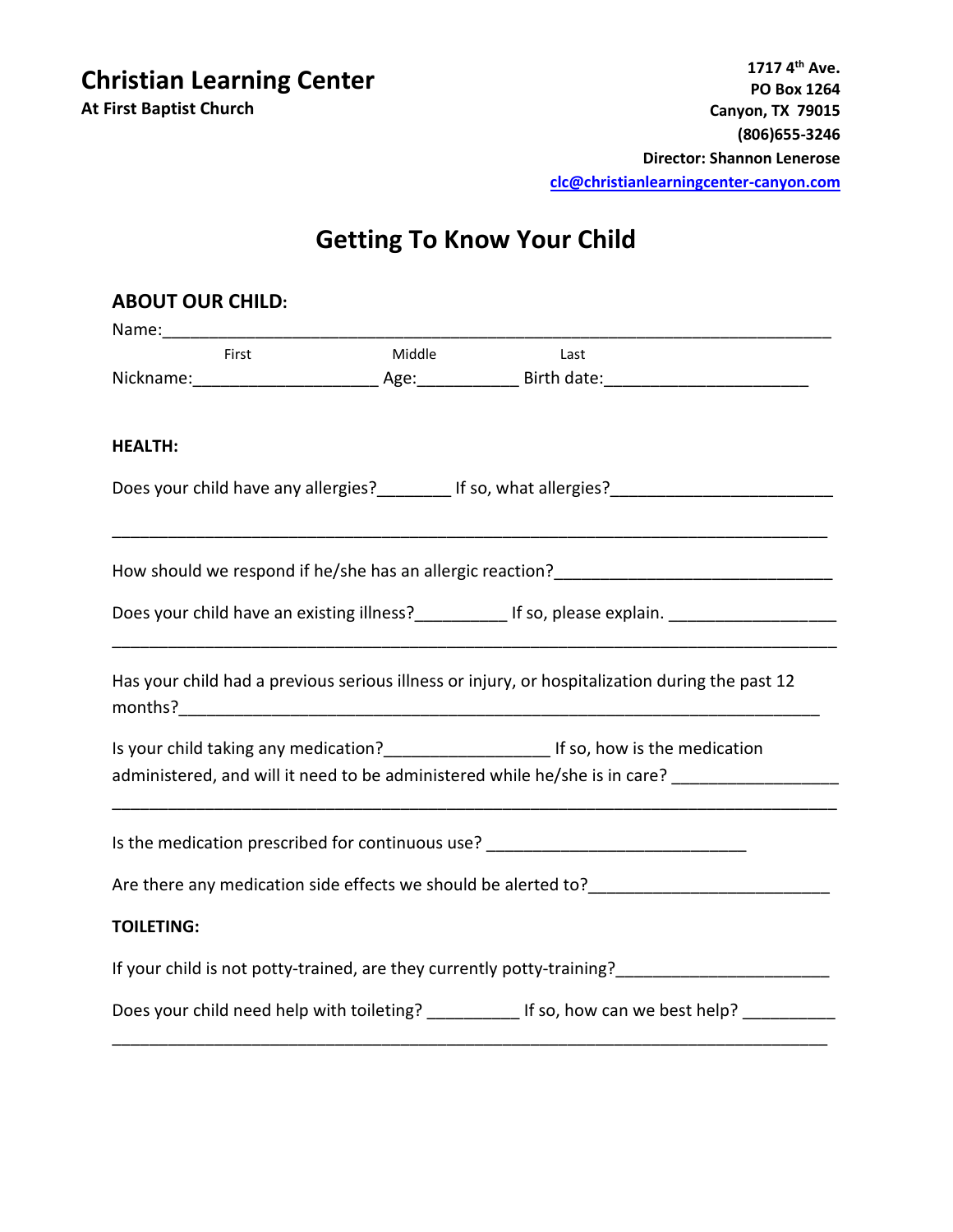## **HABITS/ROUTINES:**

| What time does your child go to bed at night? ___________Get up in the morning?________                         |  |  |  |  |
|-----------------------------------------------------------------------------------------------------------------|--|--|--|--|
| Does your child nap?________________How long is their nap normally?________________________________             |  |  |  |  |
| Are there any routines that are particularly helpful at naptime?___________________________________             |  |  |  |  |
| How many hours of TV does your child watch daily?________________________________                               |  |  |  |  |
|                                                                                                                 |  |  |  |  |
|                                                                                                                 |  |  |  |  |
|                                                                                                                 |  |  |  |  |
|                                                                                                                 |  |  |  |  |
| <b>EATING PREFERENCES:</b>                                                                                      |  |  |  |  |
|                                                                                                                 |  |  |  |  |
|                                                                                                                 |  |  |  |  |
|                                                                                                                 |  |  |  |  |
| Does your child have any food allergies?____________ Please list:___________________________________            |  |  |  |  |
| <b>BEHAVIOR/DEVELOPMENT:</b>                                                                                    |  |  |  |  |
|                                                                                                                 |  |  |  |  |
|                                                                                                                 |  |  |  |  |
|                                                                                                                 |  |  |  |  |
| Has your child ever had any diagnostic testing for a behavior, learning difficulty or                           |  |  |  |  |
| Describe your child's interactions with other children in a play setting: [100] [100] [100] [100] [100] [100] [ |  |  |  |  |
| Please list nast child-care arrangements and your child's reaction and adjustment to the setting                |  |  |  |  |

Please list past child-care arrangements and your child's reaction and adjustment to the setting: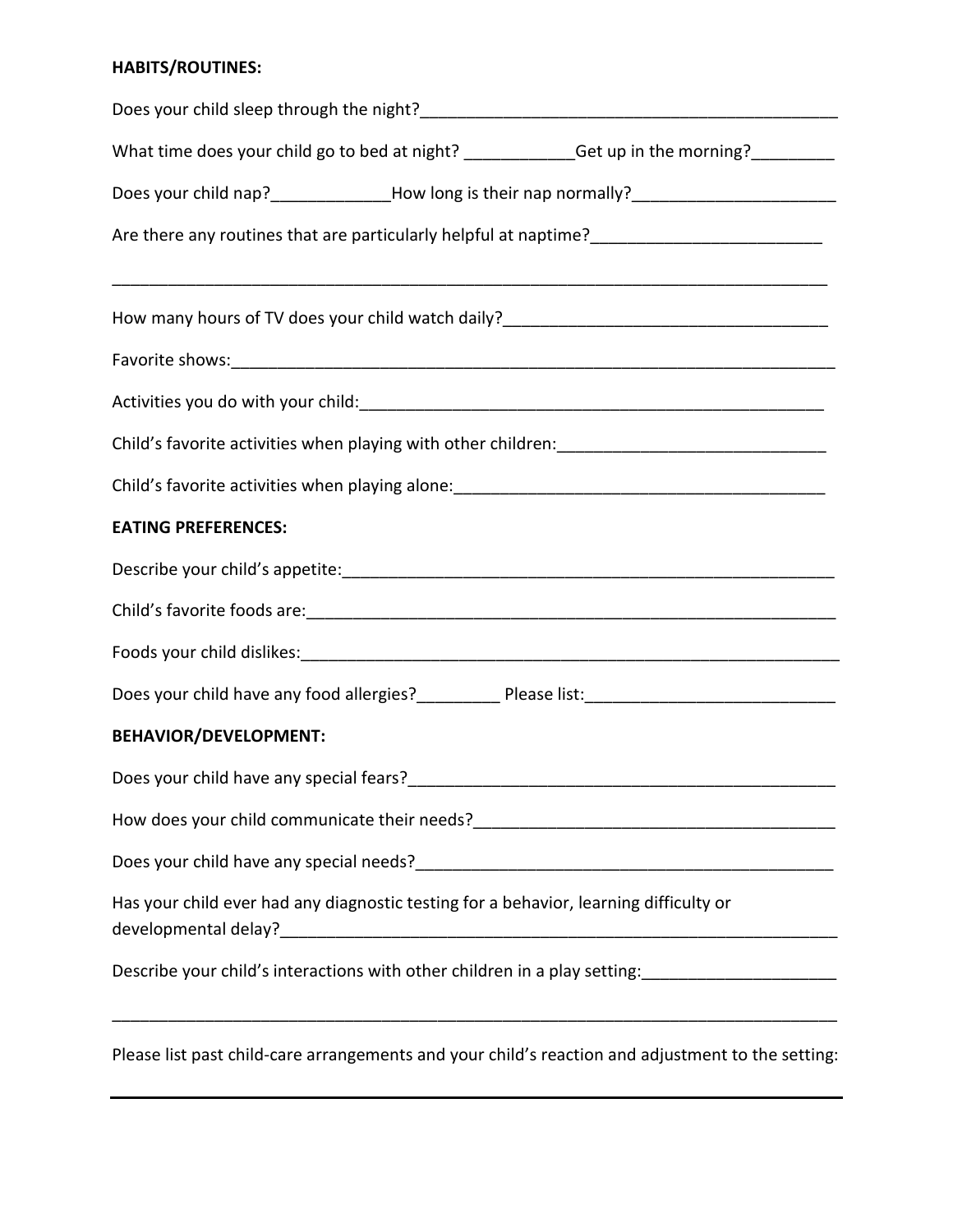|          | Has your child ever been dismissed/expelled from another childcare center? If so, please |  |  |
|----------|------------------------------------------------------------------------------------------|--|--|
| explain: |                                                                                          |  |  |

|                          | When our child does not get his/her way, he/she will (circle all that apply): |          |                 |                                                             |
|--------------------------|-------------------------------------------------------------------------------|----------|-----------------|-------------------------------------------------------------|
| Cry                      | Pout                                                                          | Withdraw | Throw a tantrum |                                                             |
|                          | Hit something/someone Talk about it                                           |          |                 |                                                             |
|                          |                                                                               |          |                 |                                                             |
|                          |                                                                               |          |                 |                                                             |
|                          |                                                                               |          |                 |                                                             |
| <b>ABOUT OUR FAMILY:</b> |                                                                               |          |                 |                                                             |
|                          | Mom                                                                           |          | Dad             | Stepparent/Other                                            |
| Name:                    |                                                                               |          |                 |                                                             |
| Occupation:              |                                                                               |          |                 | <u> 1980 - Jan James James, fransk politik (d. 1980)</u>    |
| Employer:                |                                                                               |          |                 | <u> 1999 - Jan James James, francuski politik (f. 1989)</u> |
|                          |                                                                               |          |                 |                                                             |
|                          |                                                                               |          |                 |                                                             |
|                          |                                                                               |          |                 |                                                             |
|                          |                                                                               |          |                 |                                                             |
|                          |                                                                               |          |                 |                                                             |
|                          |                                                                               |          |                 |                                                             |
|                          |                                                                               |          |                 |                                                             |
|                          |                                                                               |          |                 |                                                             |
|                          |                                                                               |          |                 |                                                             |